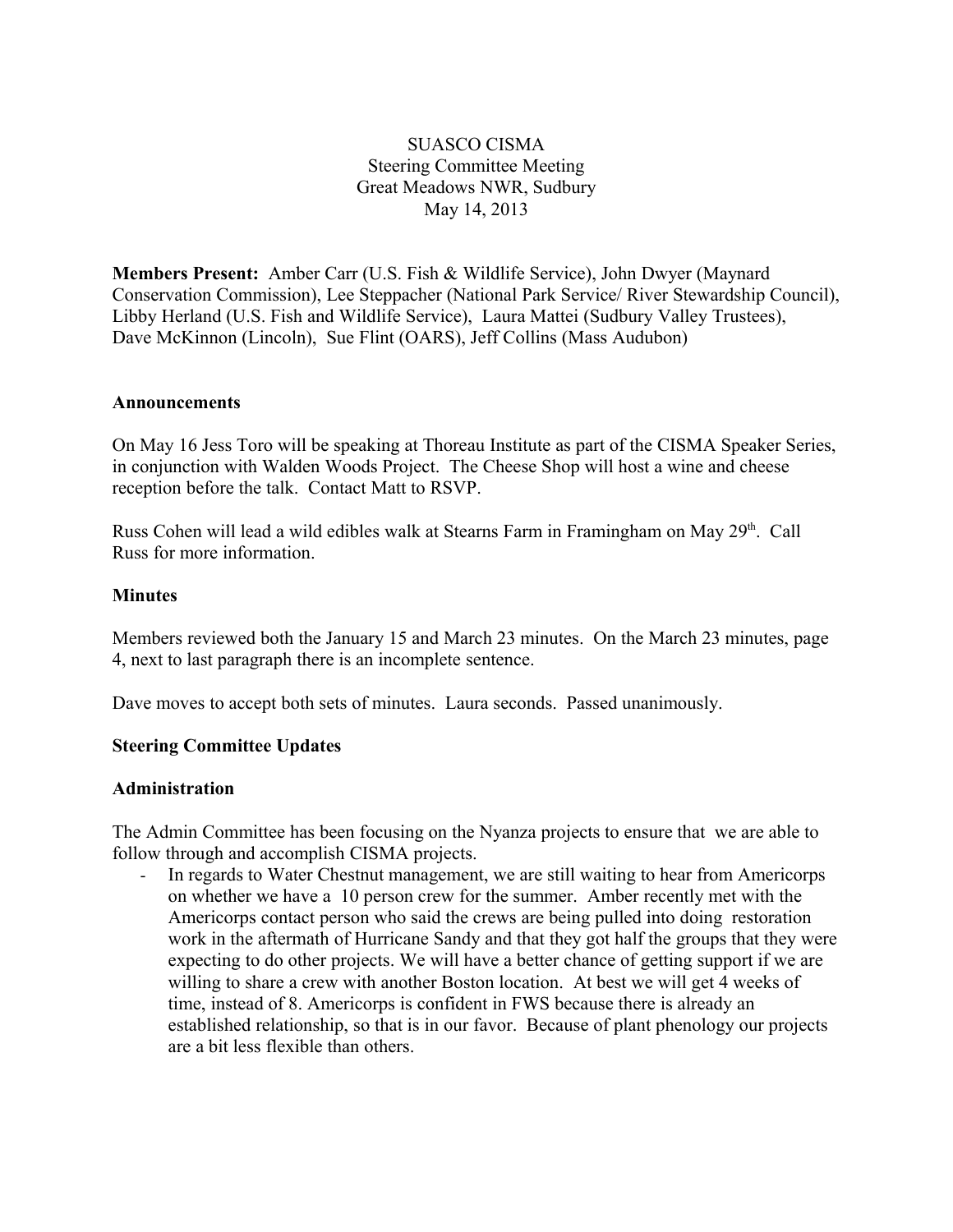Tasks for the crew include handpulling of Water Chestnut plants, helping with the harvester and sampling of plants to determine if they can be composted.

After discussion, members agreed that we were willing to be flexible. Our preference would be a smaller crew of a longer period of time. Second preference would be a full crew of 4 weeks. Last choice would be a smaller crew supplemented with interns. The interns that Amber had initially identified are most likely already employed for the summer, so another search will have to be undertaken. Laura suggested that we hire interns and a team leader, through Mass Audubon. We do have the funding to do this if needed.

Amber will let us know when she hears from Americorps.

- NFWF Grant. Current grant is on track. A new person has been hired at NEWFS to replace Ted – her name is Amanda Weise.

New NFWF grant ideas. After sending out an initial email, Jeff is not getting a lot of feedback on ideas for a grant application for this year. The preproposal is due on Friday so probably there is not the momentum to apply this year. During the fall we should pull together a list of project ideas so we can be ready for grant opportunities. Some initial ideas are

- 1. More information on disposal options. Query towns and landscapers to see what they are doing regarding disposal. Use CISMA funds for a chipper. Create a composting operation in the watershed (bring up to MIPAG)
- 2. Work with towns and local land trusts to set up volunteer crews, replicating a SWEET- type model.
- 3. Need for permits to apply herbicides. Need to work at state level to move this issue along. Petition membership to help on this.

# **Control/ Early Detection**

The subcommittee hosted a roundtable discussion on disposal methods which was well attended. Another is scheduled for the fall but a topic has not been chosen yet. Two trainings are offered this summer on identification of invasive species.

MA DARs recertification course for pesticide applicators has traditionally been focused on turf management. They are now starting to offer classes that are more invasive plant management focused.

UMASS Extension is hosting a training for invasive plant management and includes recertification for a CORE license. CISMA should look into partnering with them in the future.

# **Education and Outreach**

The Subcommittee met with Bartlett Interactive, the company that helped design the website. They will be enhancing the website to include a mapping feature that will be connected to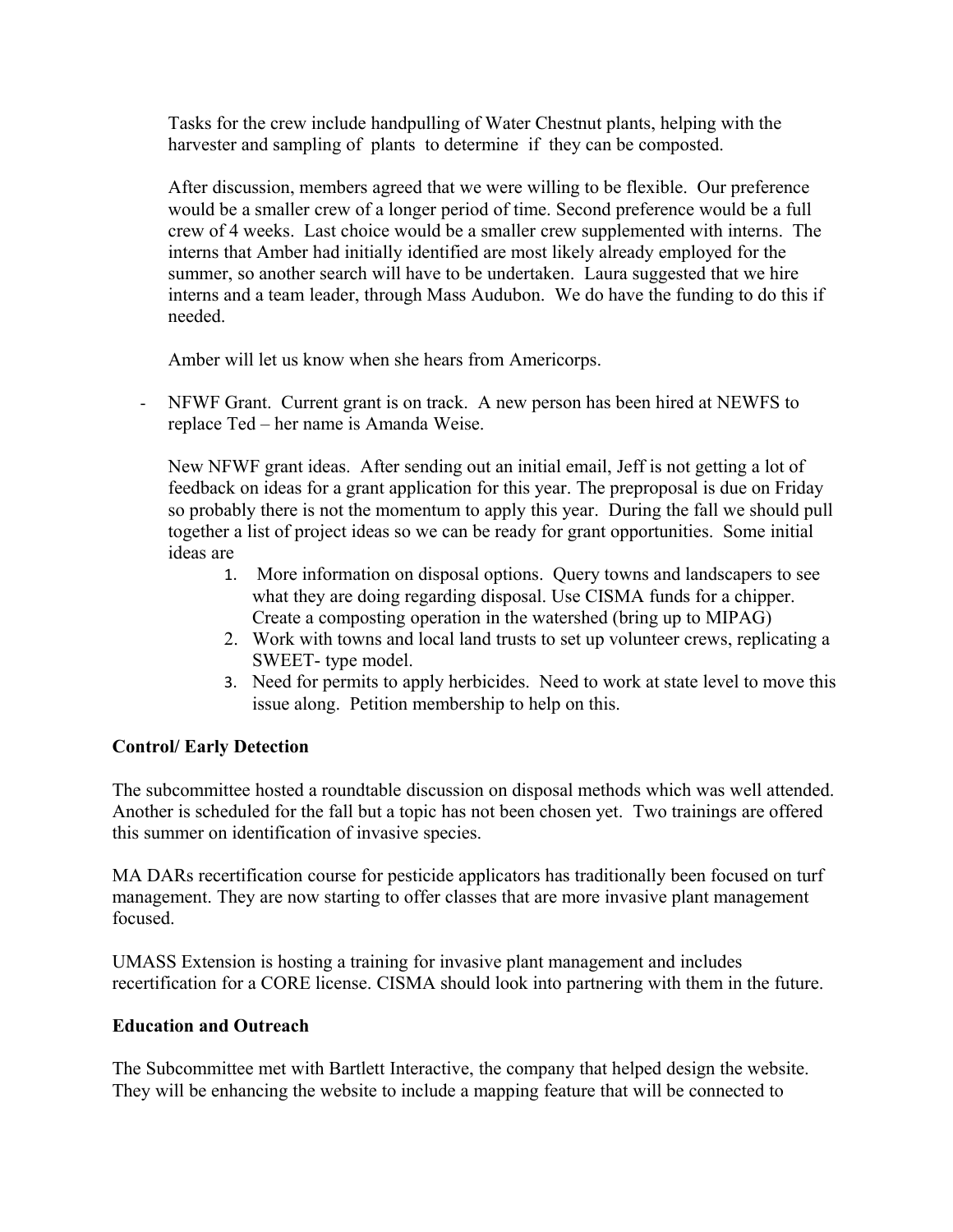EDMAPS at UMASS. Users will be able to enter locational data for invasive species on our website which will be included in the statewide database.

The subcommittee has hosted a speaker series in partnership with Walden Woods Project. The next speaker is Jess Toro later this week.

## **Nyanza Update**

The cooperative agreement is being worked on so funds will be available soon. It has been posted on grants.gov and is now being processed. Hopefully funds will be available in July or August.

The harvester is being purchased through FWS. Specs have been set and will have to be submitted to Federal Business Opportunities before being advertised. When bids are received Tom Eagle will work with contracting officer to choose the successful bid. If costs are in line with estimates this will include harvester, trailer, conveyor and barge. [Sequestration is slowing down our process, and also the impacts of Hurricane Sandy. FWS has received funds for habitat restoration and that is a top priority of contracting to complete].

Ziggy, a FWS employee who has been very involved in deploying the harvester in the past, is retiring. This will be a loss for the program. Libby feels that FWS should be responsible for moving of the harvester and associated equipment.

Katrina and Amber are hosting trainings on beetle rearing technique for all those interested in hosting a rearing site next year. Katrina is creating videos of the process as well for future reference.

Mass Audubon has begun to map the Purple Loosestrife. Liz Newlands has been doing the field work, both by land and by boat as appropriate. She will revisit some of the sites when the plants are more mature to check her accuracy. Results of her surveys will lead to proposal for new beetle release sites where infestations are the densest.

OARS has hired two interns to help with Water Chestnut mapping. They will start on May 22<sup>nd</sup> and will coordinate with Mass Audubon. Plants are not up yet. If the mapping is completed quickly, the interns will be able to help with Water Chestnut pulling.

There is \$35K available for canoes and other related equipment. Amber is waiting to see what happens with the crew before making any purchases.

MA Fish and Game are the lead agency for the wild rice restoration. The primary contact person has changed and there is no real plan in place yet. Amber will follow up with them.

Heard Pond Water Chestnut Control is progressing and being led by Tom Largy. FWS is not involved in managing that project, although funds will come from the cooperative agreement with Mass Audubon. Amber assumes they will request reimbursement when they are completed. She does not think it will cost the \$50K allotted in the budget.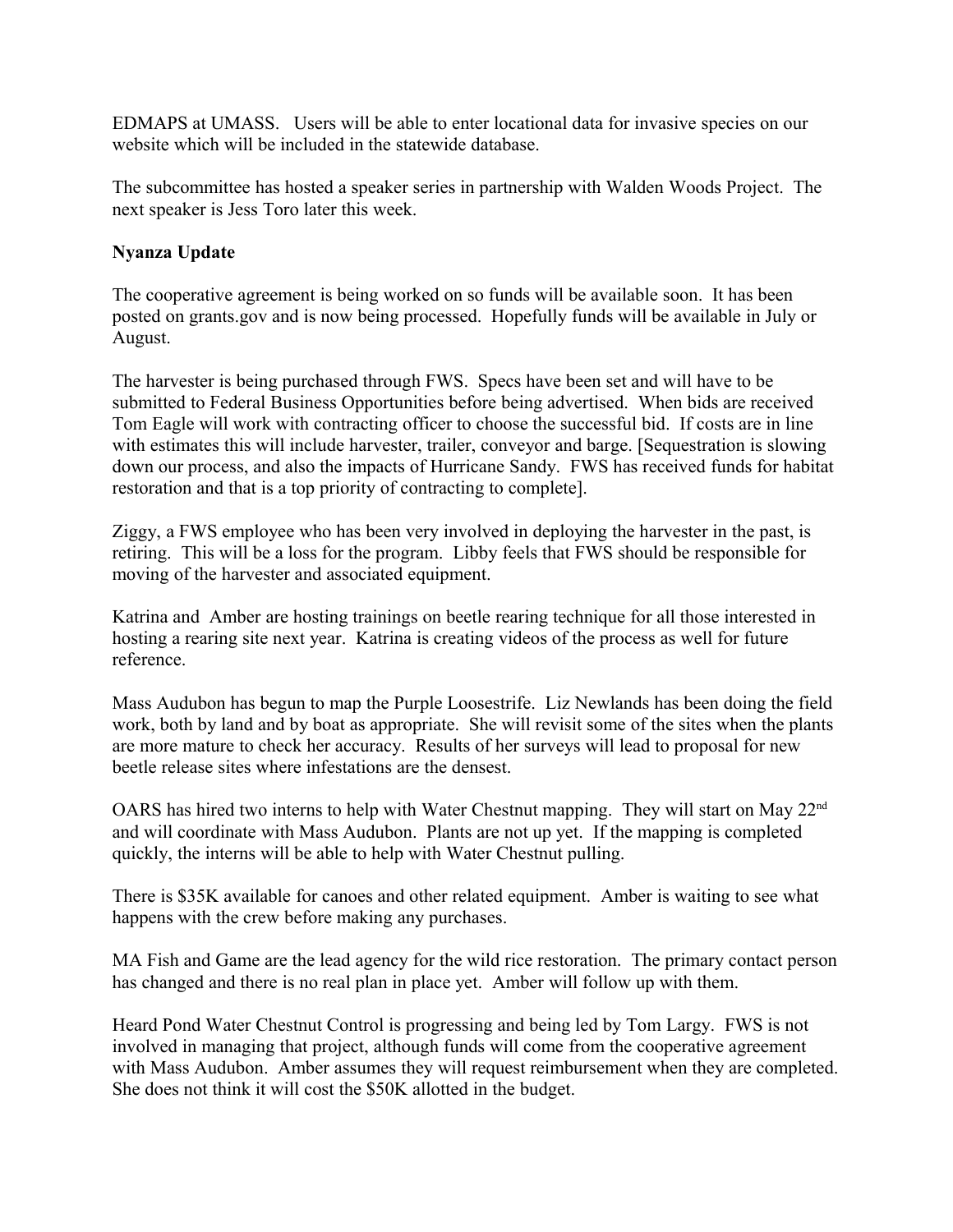Jeff suggested that as part of our end of year progress report we identify any unspent funds from this year and propose how those funds can be used in 2014. This is a good way to show our progress and future intent to the Trustees and gain their approval before spring of 2014.

## **National Fish and Wildlife Foundation Grant Update**

Work is progressing on this project. Only change of note is the replacement of Ted Elliman with Amanda Weise at NEWFS. This transition seems to be occurring smoothly.

### **RSC funded Small Grants for CISMA members**

There are \$5K available to be distributed to projects. Amber received 4 proposals which she summarized on a handout (see attached). Comments on proposals are as follows:

- 1. **SWEET (sponsored by Town of Sudbury)**  Everyone supported efforts made by SWEET. In many ways they are a model for the kind of local volunteer efforts we would like to encourage in other parts of the watershed. Some concern about how to protect new native planting from deer and rabbits so they will thrive. NEWFS will help with plantings. Funds requested : \$1,142.49
- 2. **Maynard Conservation Commission (sponsoring)** This project will occur on a one acre lot which is basically a ravine. Although a small area, if it is well publicized and effort put into outreach, perhaps similar efforts will be undertaken in other parks within town. Project value is in its educational benefit. Over half the funds, \$750 will be used to develop a restoration plan, but no funds are allocated to invasive species control at this time. Jeff asked about who would be taking ownership for the property after the initial clean up. John said that this was a conservation commission property and that they would take long term responsibility. One concern is that there are no certified pesticide applicators in town. Funds requested: \$1,250
- 3. **Westford Conservation Trust** This is a proposal to continue to control Mile a Minute weed at 3 sites in Westford. The project has been successful to date; Only one plant fruited last year. Because the seeds are viable for up to 5 years, this project will continue to ensure that the early detection species is eradicated. Funds requested: \$738.40
- 4. **Education and Outreach Subcommittee** This proposal is to continue the speaker series in conjunction with Walden Woods Project. Members discussed how they would like to get a big name speaker and that those costs are higher than the funds we have had allocated in the past. If we get such a speaker, Thoreau Institute may not be the best location for a talk. We will ask Matt and WWP what their preferences are and determine a place accordingly. Funds requested: \$1500.